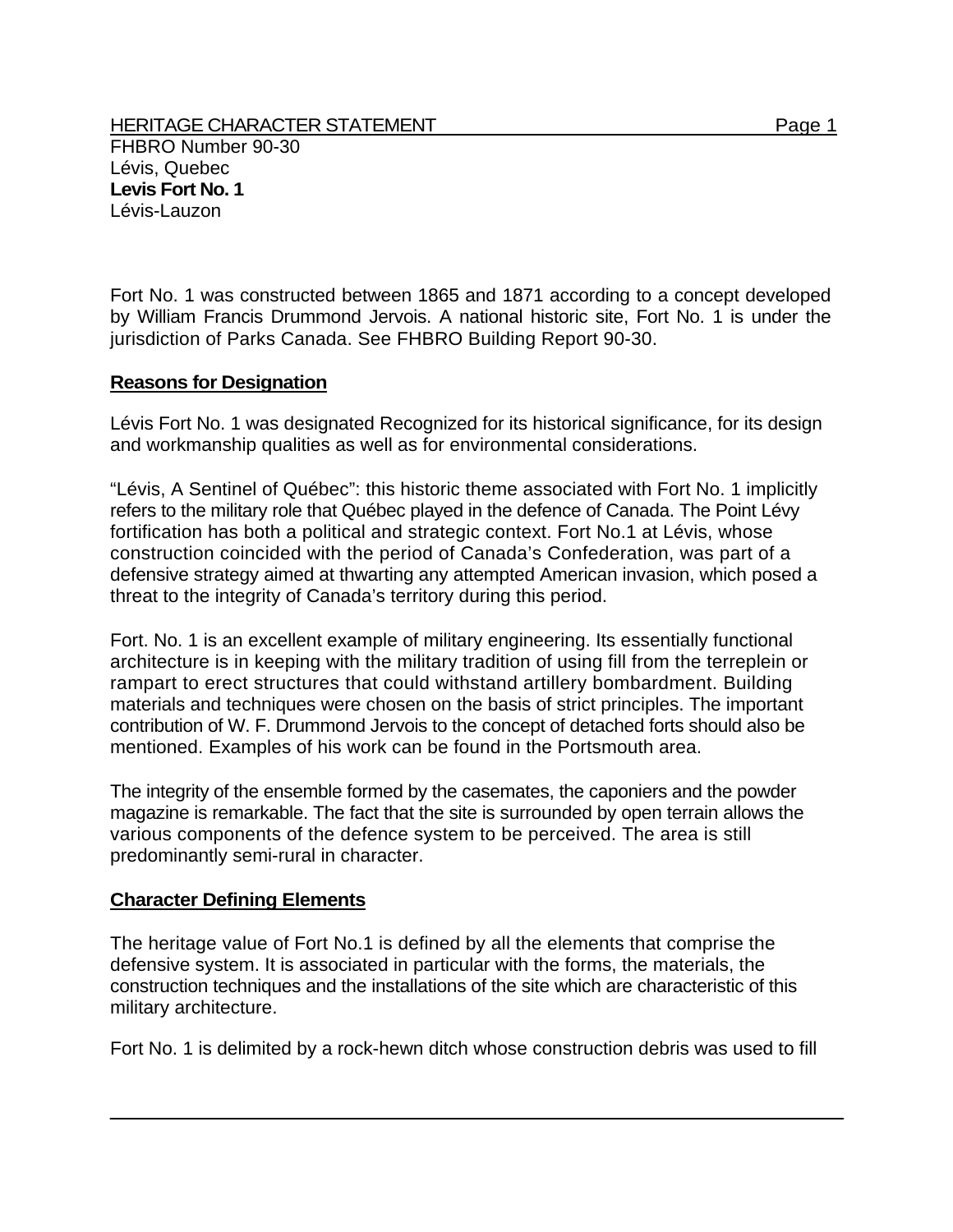HERITAGE CHARACTER STATEMENT FRIELD FOR A STATEMENT AND RAGE 2 FHBRO Number 90-30 Lévis, Quebec **Levis Fort No. 1**  Lévis-Lauzon

the terreplein that covers the casemates, the passages to the caponiers or the alure, and the powder magazine. This arrangement kept the various structures hidden from enemy sight, while the earth absorbed the impact of artillery bombardment.

The facade of the casemates presents alternating doors and windows, arranged according to the needs of the program. Inside, there is a succession of vaulted spaces. The ventilation and heating arrangements of these earth-covered rooms were strategically placed. Sash windows provided a supply of fresh air, while cast-iron stoves connected by pipes to the chimneys - each casemate has one - provided heat in winter. All of these meaningful elements should be preserved. Ideally, the treatment of the walls and ceilings should be faithful to the original treatment.

The design of the caponiers was based on functional criteria which determined the location and angle of the embrasures (based on the desired angle of fire). The vaulted spaces, the beaten earth floors, the ventilation ducts incorporated into the walls, the anchors for the gun carriages and the stairs leading to the alure and to the parade grounds are all elements that should be preserved, since they are essential defining features of this defensive complex.

The powder magazine is located away from the other elements because of the danger of igniting the powder. For the same reason, the soldiers who handled the powder had to wear special clothing and a dressing room was provided for this purpose. Only copper could be used in this area, in order to minimize the risk of creating sparks. The powder was handled through an opening in the wall between the storehouse and the handling room. The corridor that encircled this area provided ventilation and light. This spatial organization, the appearance of the power magazine as well as all its copper hardware should be preserved.

In the powder magazine area, and everywhere else where the need arises, it would be desirable to install discreet, modern heating and lighting facilities, in such a way as to minimize the impact on the existing materials. Any museological facilities must be designed so as not to interfere with the legibility of the functions specific to each space. The materials used should be compatible with the austere character of the interior decor.

The relationship between the fort itself and the surrounding site is part of the defensive